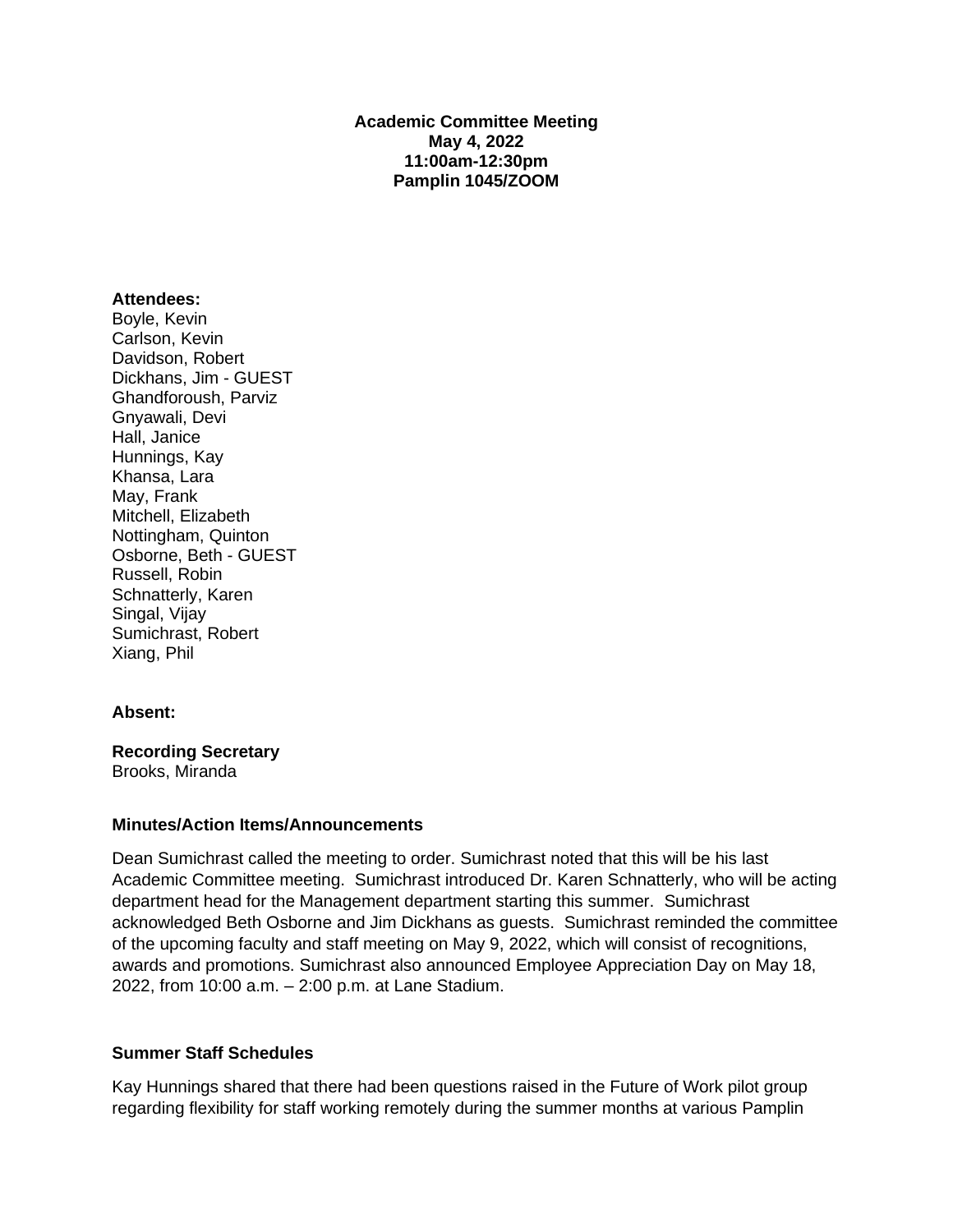units. Hunnings solicited opinions from the committee in this regard. Phil Xiang noted that his department was open to a flexible schedule. The remaining departments and units stated they will maintain their current hybrid schedule. Lara Khansa added the Undergraduate office will close at 4:30 p.m. but will remain open during the summer. Beth Osborne noted that the Business Center is 100% remote, and there have not been any reported issues as of now. Hunnings will take the feedback back to pilot group for further discussion.

# **Onboarding Pamplin Employees**

Hunnings announced she has been working with Osborne and Jim Dickhans regarding a new process for onboarding new A/P and staff employees. Hunnings stated the goal is to create a new, welcoming culture for new employees. Hunnings shared that this new process will help with employee retention. Osborne reported that focus groups were created for feedback, which consisted of staff and A/P faculty hired within the last two years, followed by meetings with their supervisors. Osborne emphasized that the goal is to make the new hire process more of a positive experience for new employees. Dickhans added that they are trying to make the process more strategic, with the focus on the people, not just the paperwork. Dickhans stated the Employee Fact Sheet was created and offers the opportunity for new employees to share information to help get to know them. Hunnings concluded that if these are implemented, it will improve the onboarding process and retention of employees. Parviz Ghandforoush suggested that the onboarding information be made available to supervisors or distributed to them for discussion. Sumichrast suggested to send this information to the Academic Committee semesterly.

# **Policy Updates**

Sumichrast noted that there was a consensus on revisions to policies 135 (Summer Research Grants), 420 (P&T Expectations). 421 (Text for External Letters for Promotion), and 450 (Appointment or Promotion of Non-Tenure Track Faculty). The recommended changes are approved. Kevin Carlson said the revised policies will be available on the web soon.

Carlson shared proposed revisions to policy 470—Pamplin Honorifics. Carlson explained that clarifying language has been added, to assist in providing needful information to the Honorifics Committee. More specifically, a statement from the honorific holder will be provided, regarding what has been done prior to and after receiving the honorific.

Carlson also shared the updated policy 495 – Pamplin Standing Committees Definitions and Procedures. Carlson noted the change in language regarding membership voting, and department representation. In detail, each department may only have two voting members, unless approved by the Dean to assure effective representation. Sumichrast acknowledged that Policy 495 would not be approved at the meeting, and further revisions could be done via email. Sumichrast noted the importance of accommodating the appropriate language.